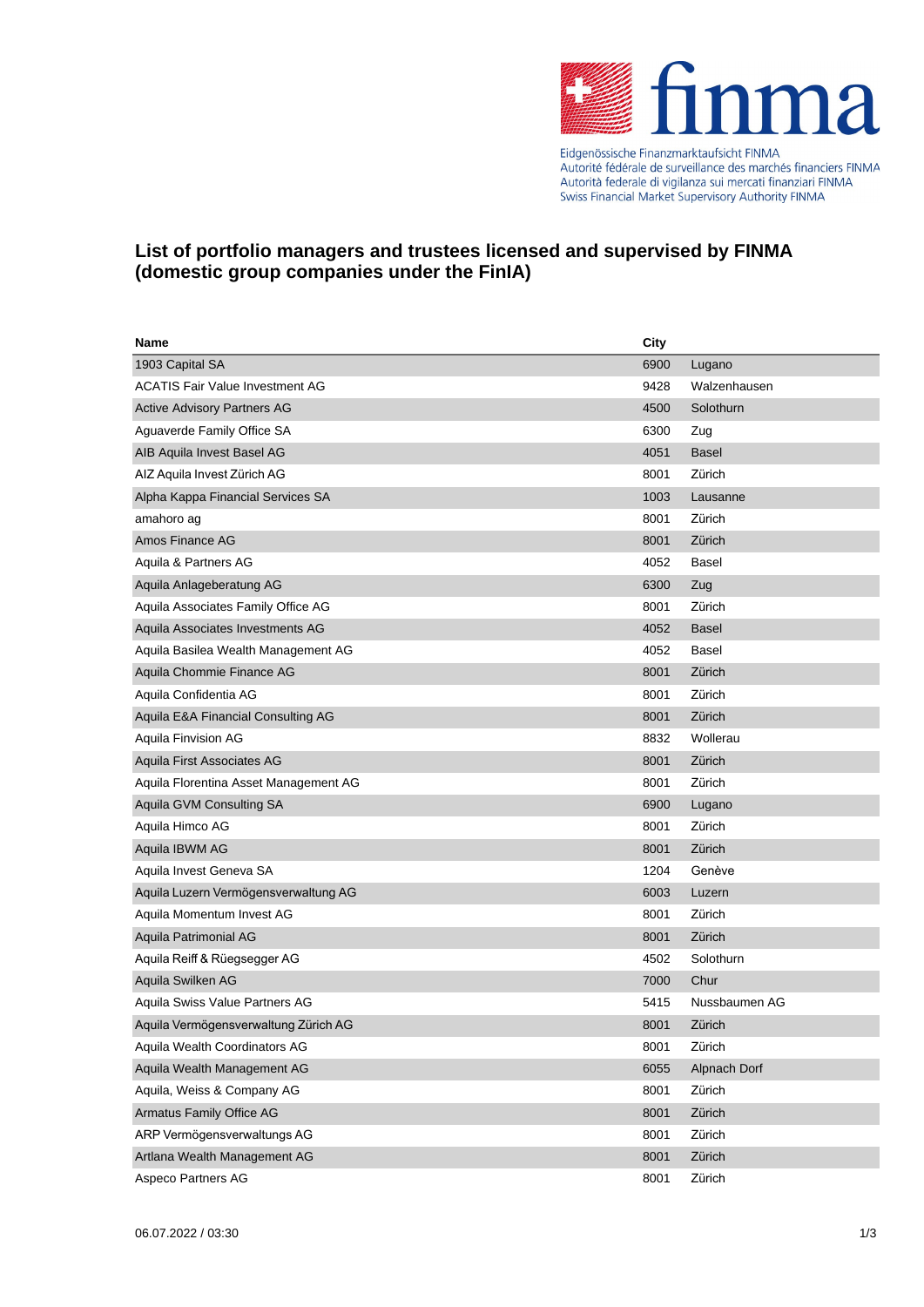

## **List of portfolio managers and trustees licensed and supervised by FINMA (domestic group companies under the FinIA)**

| Name                                            | City |                 |
|-------------------------------------------------|------|-----------------|
| Atlantia Wealth Management SA                   | 1203 | Genève          |
| Auenberg Capital AG                             | 8001 | Zürich          |
| Bour, Aquila & Partners SA                      | 1273 | Arzier-Le Muids |
| <b>Brennwald &amp; Partner AG</b>               | 8021 | Zürich 1        |
| <b>BV Trading Aquila SA</b>                     | 6830 | Chiasso         |
| Capicura Partners AG                            | 8001 | Zürich          |
| <b>Clearmount AG</b>                            | 6390 | Engelberg       |
| ConnectAssets WM AG                             | 6300 | Zug             |
| <b>Cornerstone Capital AG</b>                   | 6340 | Baar            |
| Cottonfield Family Office AG                    | 8001 | Zürich          |
| Dynawealth Management Ltd.                      | 1204 | Genève          |
| <b>ETERNITY WEALTH Partners Group AG</b>        | 8001 | Zürich          |
| Finanz- und Anlagezentrum Vierwaldstättersee AG | 6006 | Luzern          |
| Global Synergy WM SA                            | 1260 | Nyon            |
| <b>GTM Aquila SA</b>                            | 8001 | Zürich          |
| Honestus Family Office AG                       | 6330 | Cham            |
| Kaufmann Kapital AG                             | 8001 | Zürich          |
| Keller von Arx und Partner AG                   | 8001 | Zürich          |
| <b>Kellins AG</b>                               | 8001 | Zürich          |
| MarFinance AG                                   | 4564 | Obergerlafingen |
| My R Aquila Consultancy AG                      | 8001 | Zürich          |
| Nimar Asset Management AG                       | 8001 | Zürich          |
| OneGroup Investments AG                         | 8001 | Zürich          |
| Optimized Wealth Solutions AG                   | 8966 | Oberwil-Lieli   |
| Patrimoine Capital AG                           | 8001 | Zürich          |
| PPP Financial Consulting AG                     | 6004 | Luzern          |
| <b>PR1ME Aquila Partners AG</b>                 | 8001 | Zürich          |
| <b>PrimeStone Partners AG</b>                   | 8001 | Zürich          |
| <b>Rosehill Advisers AG</b>                     | 8001 | Zürich          |
| <b>ROSERT Asset Management AG</b>               | 8001 | Zürich          |
| Saba Asset Management AG                        | 8002 | Zürich          |
| Sandman Capital Advisors AG                     | 8001 | Zürich          |
| Sonnenberg Wealth Management AG                 | 8002 | Zürich          |
| SPW Management AG                               | 8001 | Zürich          |
| Swiss USAdvisors Ltd                            | 8001 | Zürich          |
| Swiss Wealth Consulting AG                      | 8400 | Winterthur      |
| Tintelnot, Aquila & Partners AG                 | 8001 | Zürich          |
| <b>Toledo Capital AG</b>                        | 8002 | Zürich          |
| <b>Topaz Wealth AG</b>                          | 8001 | Zürich          |